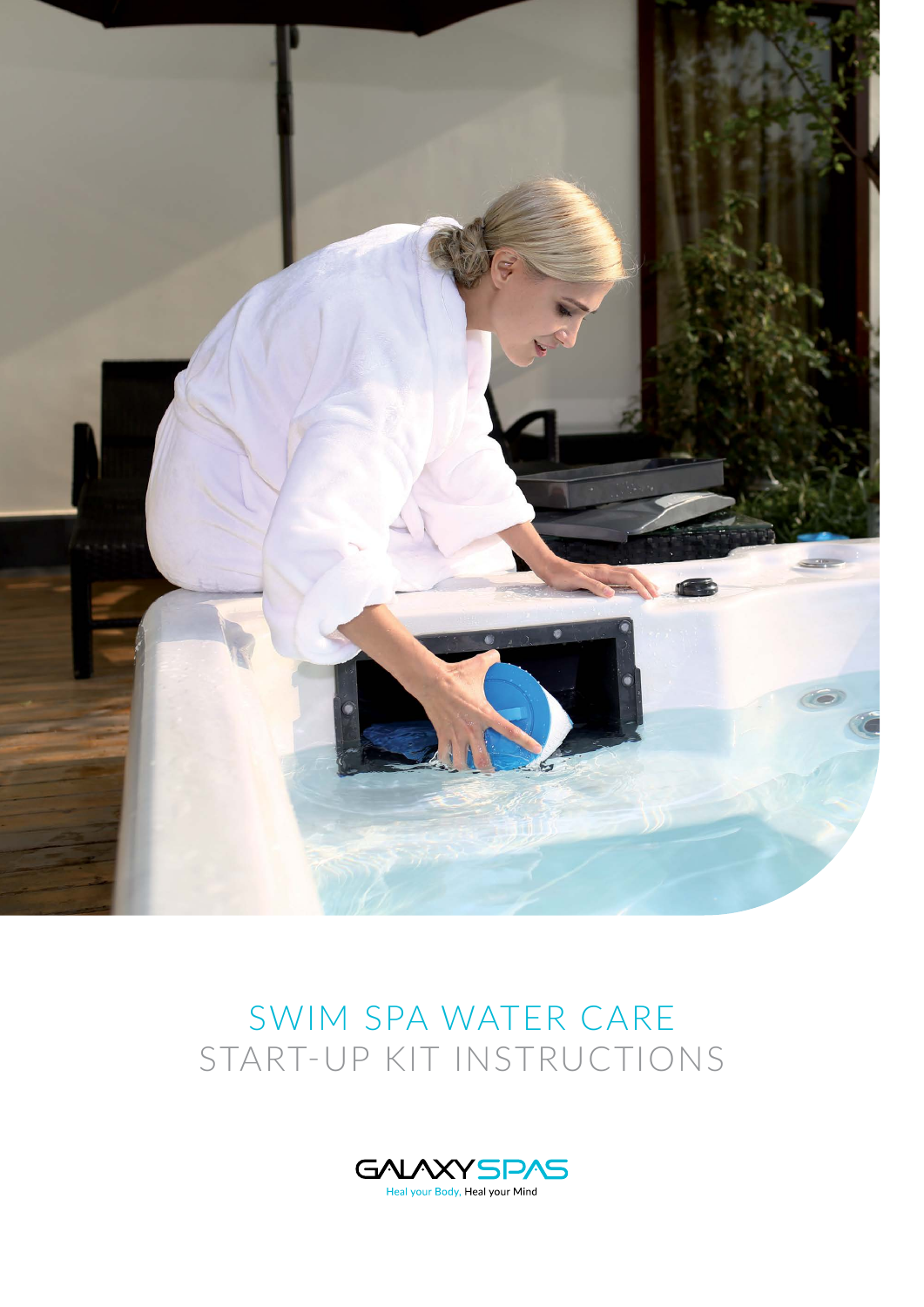## Your water care start-up kit provides you with all of the essential items needed to get crystal clear water from the very beginning of your spa ownership!

Below you will find a list of the contents of this kit, and what each chemical does:

AquaChek Test Strips: Used to test your water chemistry so you know how much of each chemical you need to add to balance your water.

**Super Chlor:** Used to disinfect the water and keep it fresh by killing bacteria.

**pH Decrease:** If your pH is too high, the water is too alkaline/basic and can cause problems such as cloudy water and skin/eye irritation. You need to lower the pH to within normal range (7.2 - 7.8) using this product.

Alkalinity Up: If your alkalinity is not in the optimal range, you will have trouble maintaining a stable pH as it is easily affected by changes to the water. Use Alkalinity Up to increase the Total Alkalinity to the correct range which helps to 'lock-in' your pH level.

Water Hardener: Also referred to as 'Total Hardness', this product raises the calcium levels in the water and helps to prevent corrosion of pumps and heater parts. Town water supply generally contains an optimum amount of calcium and should require minimal balancing.

Cartridge Cleaner: A concentrated cleaning solution, used to remove dirt, oil, body fats, grease and film from filter cartridges.

Remember to ensure your chemicals are within their use by date.

Testing results will not be accurate otherwise.

#### Recommended Water Quality Criteria:

|                      | <b>Minimum</b> | <b>Ideal</b> | <b>Maximum</b> |
|----------------------|----------------|--------------|----------------|
| pH ppm               | フク             | 74-76        | 7.8            |
| Free Chlorine* ppm   | 1(0)           | $1.0 - 3.0$  | 3.0            |
| Alkalinity ppm       | 60             | $100 - 200$  | 180            |
| Calcium Hardness ppm | 150            | $200 - 400$  | 500 +          |

#### *Note:*

- PPM = Parts Per Million
- Avoid testing immediately after a chlorine shock dose as high chlorine levels can alter the test kit accuracy

#### Swim Spa Litres

You will need to know the total amount of litres in your Galaxy swim spa to use the charts in this guide. Below you will find a list of Galaxy models - your pool may have slightly more or slightly less than what is shown in the table below, but rounding by 100-200L will not have an impact on water balancing.

| 5000L or<br>1300G | 1500G | 6000L or |   | 8000L or<br>2000G | 9000L or<br>2500G | 10,000L or<br>2500G | 11.000L or<br>3000G | 12,000L or<br>3000G |
|-------------------|-------|----------|---|-------------------|-------------------|---------------------|---------------------|---------------------|
| Calvpso           |       | Atlas    |   | Mercury           | Ursa              | Prospero            | Titan<br>Maior      | Titan               |
| Minor<br>Calypso  |       | Aurora   | ۰ | <b>Hyperion</b>   | Oberon            |                     |                     |                     |

![](_page_1_Picture_18.jpeg)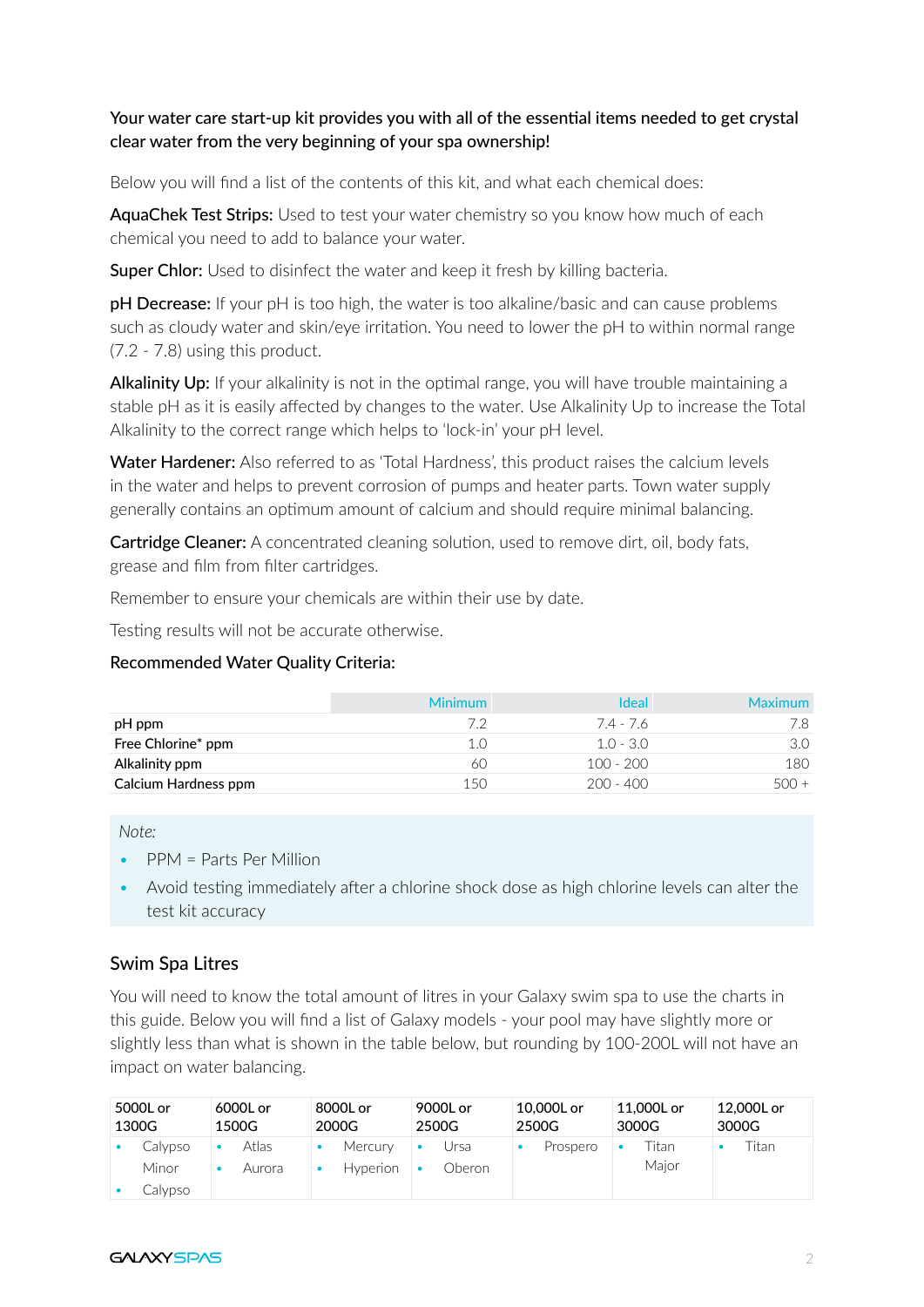### Helpful Conversions

- 3 teaspoons (tsp) = 1 Tablespoons (Tbls)
- 1 Tablespoon (Tbls) =  $15$  grams (g)
- 8 Tablespoons (Tbls) =  $\frac{1}{2}$  Cup
- 16 Tablespoons (Tbls) = 1 Cup
- 1 Kilogram (kg) =  $4.23$  Cups

# How to Use Testing Strips

- 1 Dip and remove strip (don't shake)
- 2 Wait 15 seconds
- 3 Compare pads to colour chart on bottle

# Using Super Chlor to Keep your Water Clean & Clear

Super Chlor is the type of chlorine in your Galaxy Spa Start Up Kit and should be used daily. We recommend using this at the end of each day (after use) so you are in the least amount of chlorine.

- 1 Add Super Chlor to a bucket of water and mix before adding to the spa when performing a shock dose.
- 2 Remove your cover and headrests during this process to protect the fabric.
- 3 Run the pumps to mix for at least 20 minutes and then replace the cover and headrests.

Shocking should also be done once a fortnight as it helps to remove excess organics and inorganics from the water.

# Shock Dosing your Galaxy Swim Spa Pool

Shock dosing is a term used when you are adding a higher than normal dose of chlorine to your spa (i.e. the first time you are adding chemicals after filling with fresh water, or if your water has become discoloured and is not crystal clear).

| Swim Spa<br><b>Size</b> | 5000L or<br>$1300$ gal | 6000L or<br>$1500$ gal | 8000L or<br>2000 gal | 9000L or<br>2500 gal | 10,000L or<br>$2750$ gal | 11.000L or<br>3000 gal | 12.000L or<br>3250 gal |
|-------------------------|------------------------|------------------------|----------------------|----------------------|--------------------------|------------------------|------------------------|
| <b>First Fill</b>       | 3 ½ Tbls               | $4\frac{1}{4}$ Tbls    | $5\%$ Tbls           | $6\frac{1}{4}$ Tbls  | <b>This</b>              | $7\frac{3}{4}$ Tbls    | $8\%$ Tbls             |
| Daily Dose              | 1 $\frac{3}{4}$ Tbls   | 2 This                 | $2\frac{3}{4}$ Tbls  | 3 Tbls               | $3\%$ This               | $3\%$ Tbls             | $4\frac{1}{4}$ Tbls    |